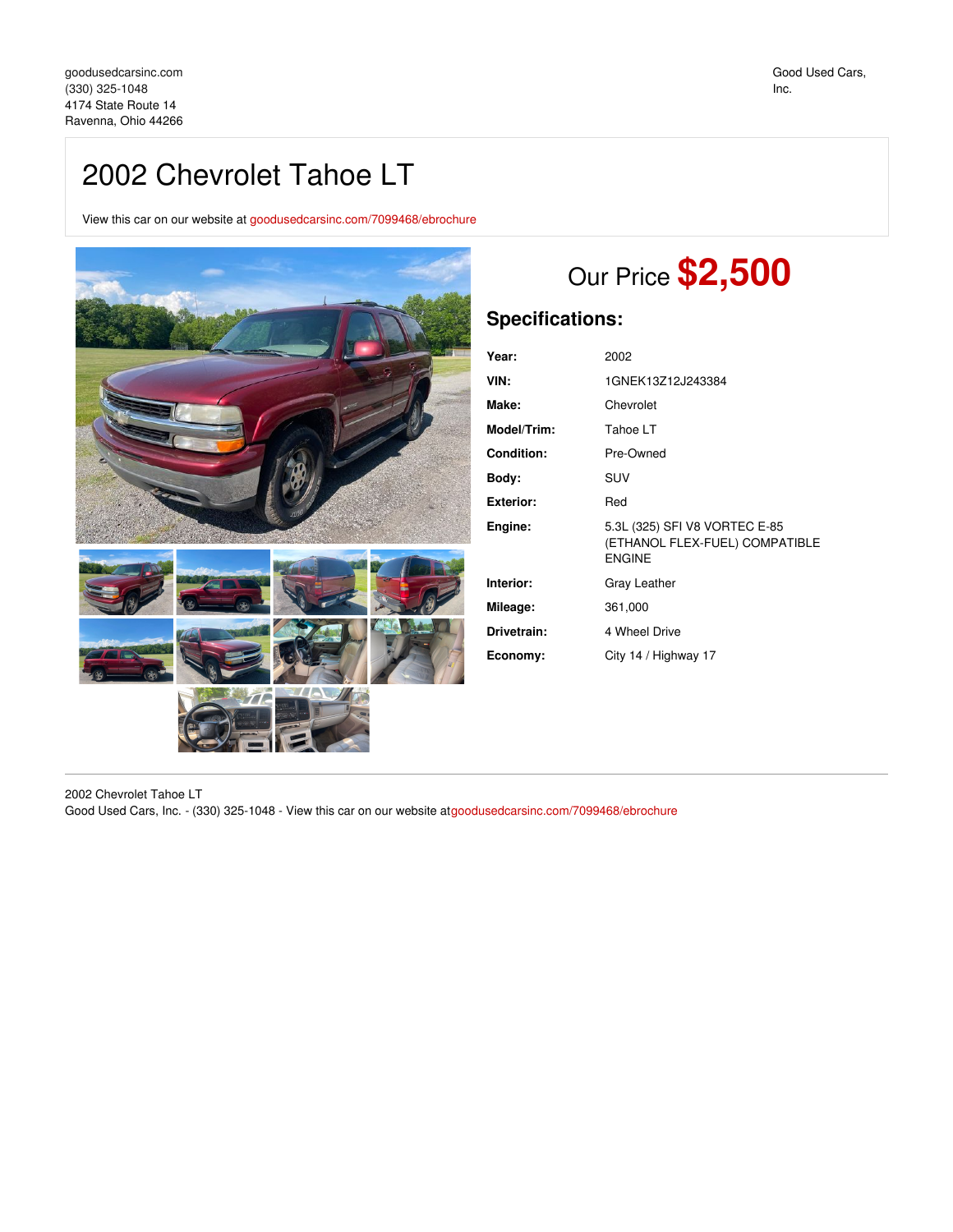

2002 Chevrolet Tahoe LT Good Used Cars, Inc. - (330) 325-1048 - View this car on our website at[goodusedcarsinc.com/7099468/ebrochure](https://goodusedcarsinc.com/vehicle/7099468/2002-chevrolet-tahoe-lt-ravenna-ohio-44266/7099468/ebrochure)